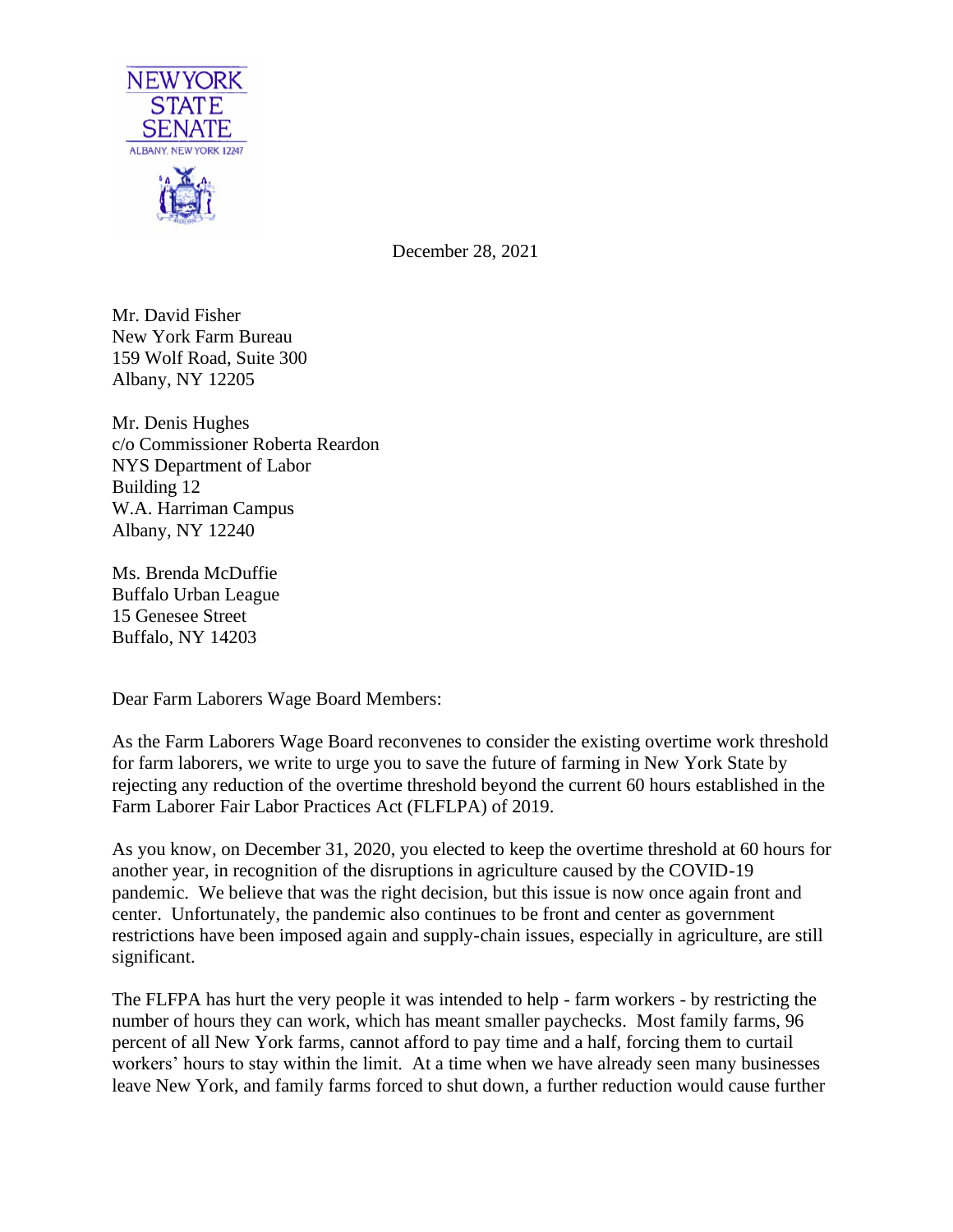damage, more farms going out of business, and would force farmworkers to seek seasonal work opportunities in other states without such restrictions.

The long lasting effects of the FLFPA are not just seen and heard through anecdotal stories we hear when we visit farms in our districts, but are supported by a recent state-funded report issued by researchers at Cornell University. The study found that if the overtime threshold was lowered to 40 hours, two-thirds of dairy farmers would make significant changes to their operation, including leaving the industry or investing out of state, and half of fruit and vegetable farmers indicated they would decrease their operations or exit the industry. This information should not come as a shock to the Board as this is what was exactly described by farm managers during public hearings last year. The same survey found that approximately 70 percent of H-2A workers indicated they would be less likely to do their current job or would consider going to another state without capped hours if they were capped at 40 per week.

In response to the concerns of farmers and workers, the Senate Republican Conference has advanced legislation that would allow for more time to collect data on the 2019 law, which would provide a truer picture of the impact on farms. Senate Bill 2690-A would extend to December 31, 2024, the deadline for the Wage Board to submit its recommendation to the Labor Commissioner on lowering the threshold. The measure would also require the board to consider common-sense factors in its decision-making, including the farm wage and overtime rates in neighboring states and the supply and demand for workers. We will be calling on the Senate and Assembly Majorities to immediately take up this legislation when the Legislature returns in 2022. If the pandemic was the rationale for delaying a decision in 2020, it must be consistently applied in 2021.

Thank you in advance for your consideration of this urgent request and please do not hesitate to contact us should you wish to discuss further.

Sincerely,

 $k$ bet G. Ca

Minority Leader Robert G. Ortt Senator George M. Borrello Senate District 62 Senate District 57

Familla 1. Helminy

Senator Pamela Helming Senator Mike Martucci Senate District 54 Senate District 42

Heorge M Bouller